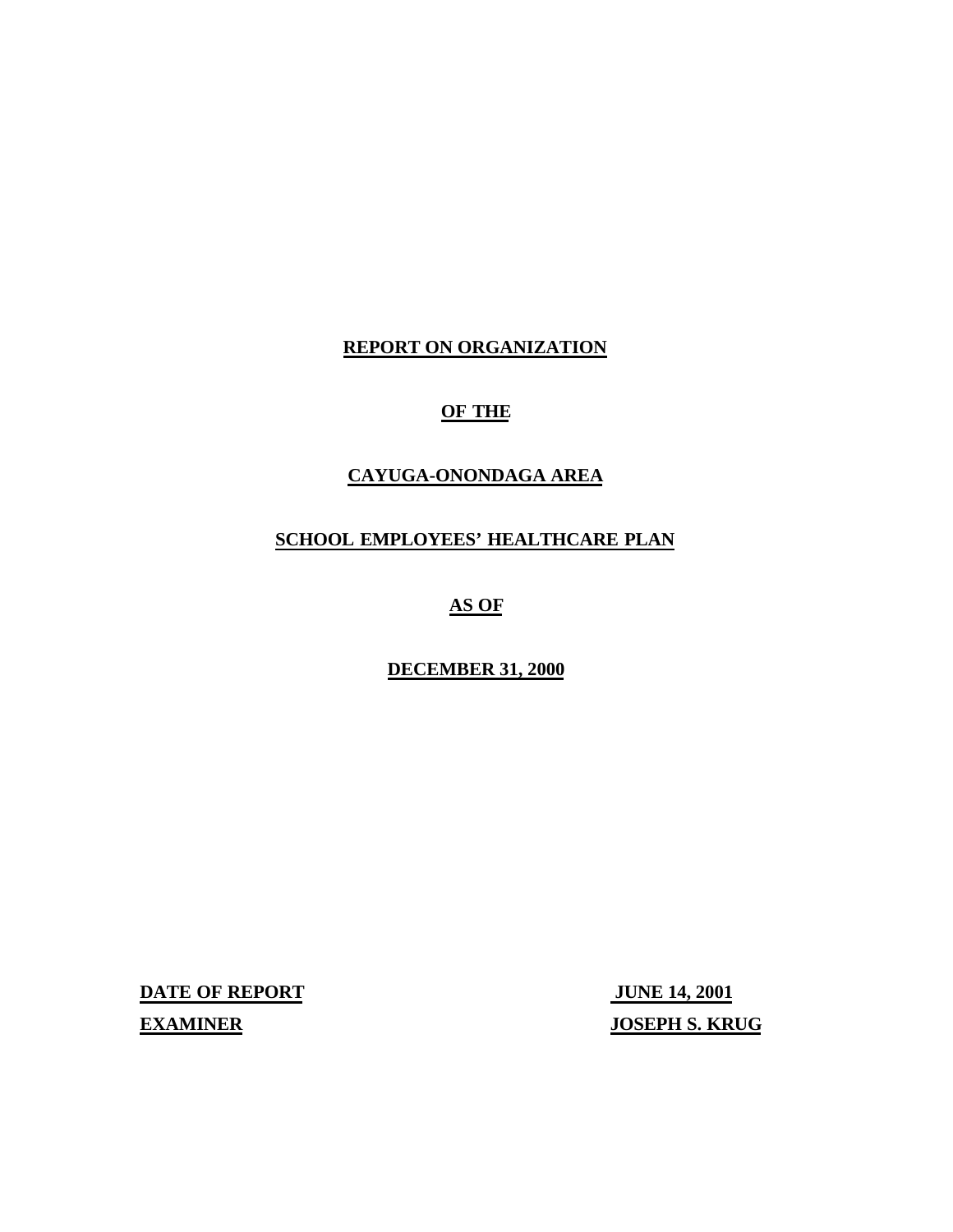# TABLE OF CONTENTS

# ITEM NO. PAGE NO.

| 1. | Organization               |   |
|----|----------------------------|---|
| 2. | Scope of examination       |   |
| 3. | Reinsurance                | 6 |
| 4. | <b>Balance Sheet</b>       |   |
| 5. | Cash and cash equivalents  | 8 |
| 6. | Accounts payable           | 8 |
| 7. | Summary of recommendations |   |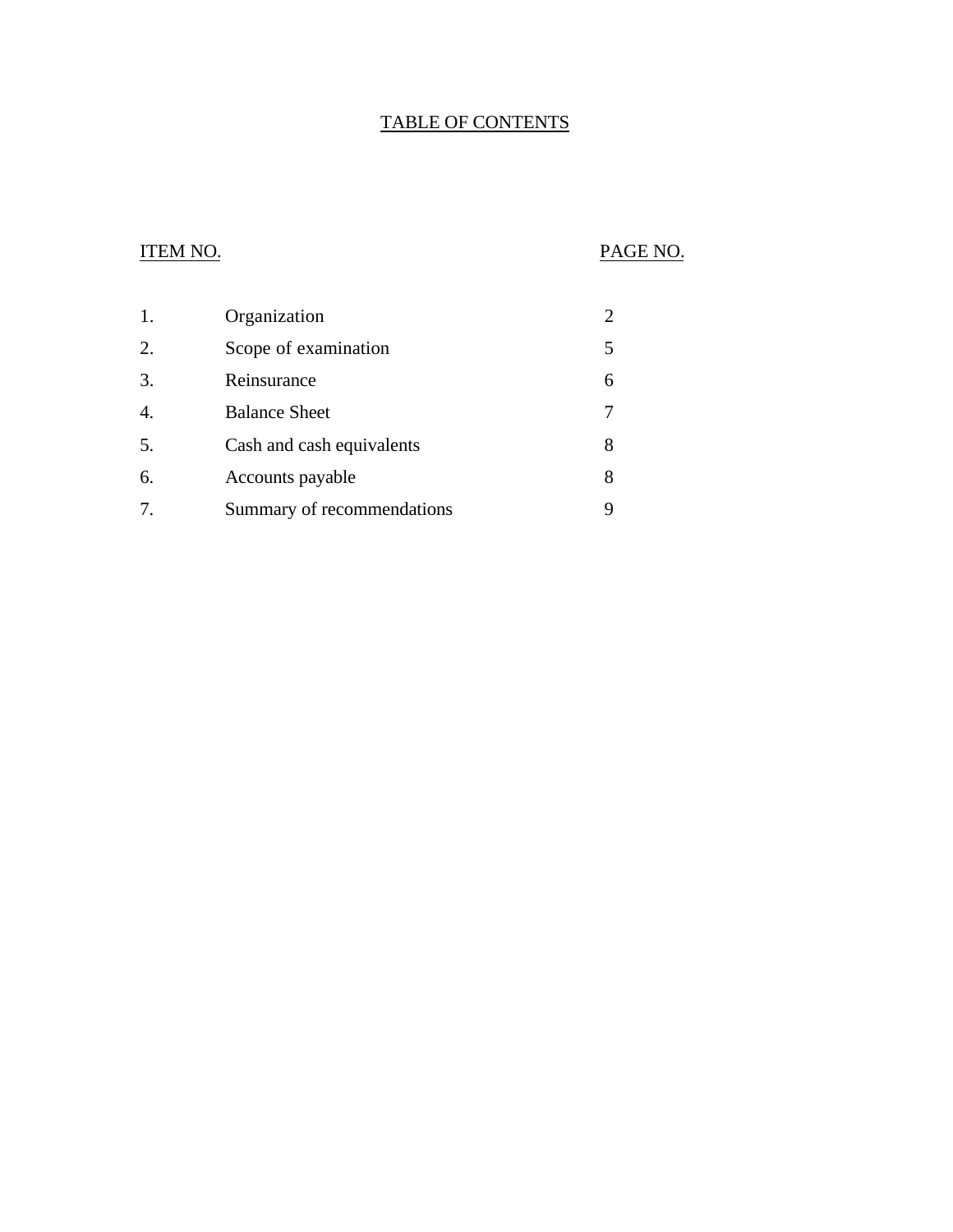

STATE OF NEW YORK INSURANCE DEPARTMENT 25 BEAVER STREET NEW YORK, NEW YORK 10004

June 14, 2001

Honorable Gregory V. Serio Superintendent of Insurance Albany, NY 12257

Sir:

Pursuant to instructions contained in Appointment Number 21731 dated May 16, 2001, and attached hereto, I have made an examination "on organization" of the Cayuga-Onondaga Area Schools Employees' Healthcare Plan and respectfully submit the following report thereon.

Whenever the term, the "Plan" appears herein without qualification, it should be understood to refer to the Cayuga-Onondaga Area Schools Employees' Healthcare Plan.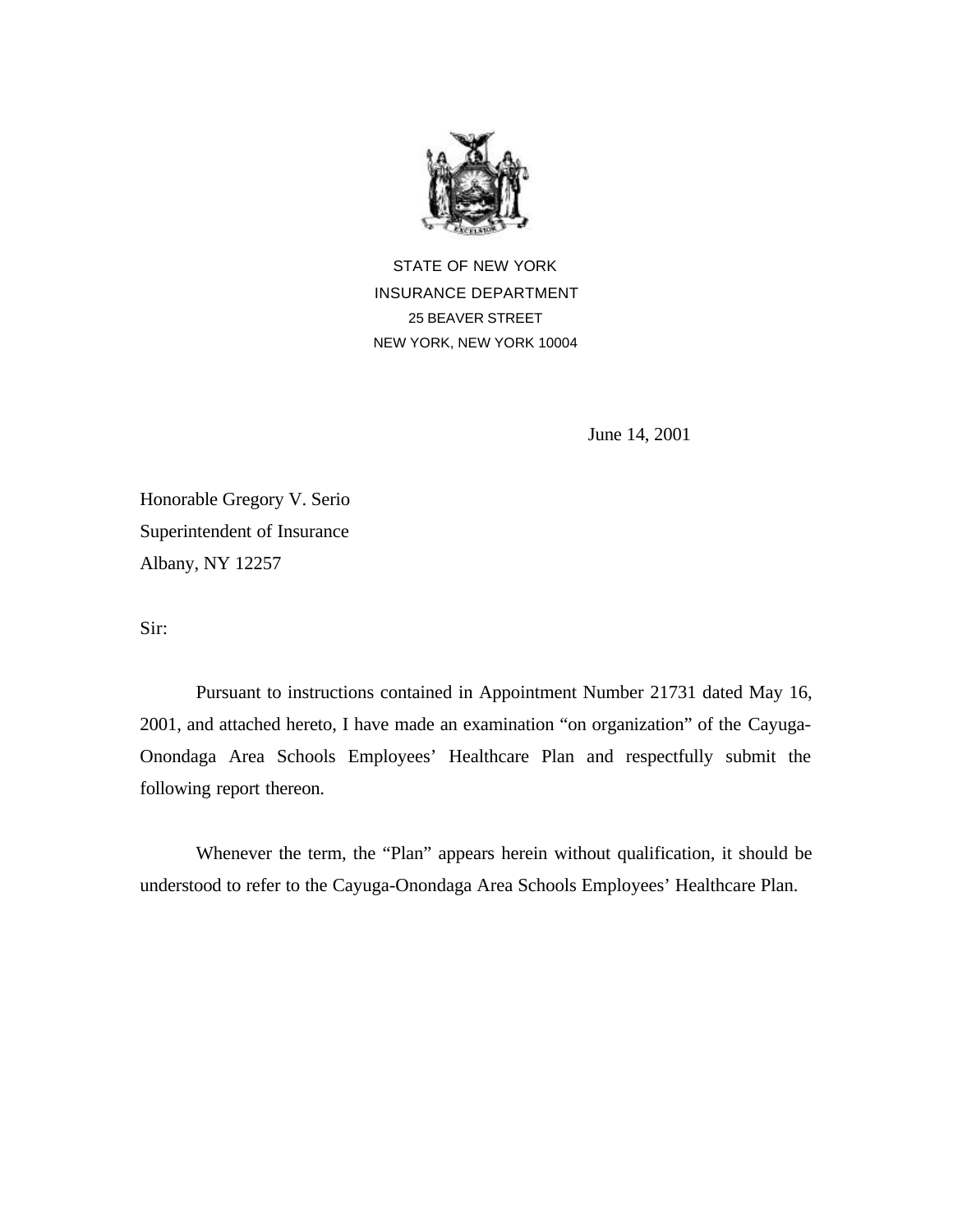### **1. ORGANIZATION**

<span id="page-3-0"></span>The Cayuga-Onondaga Area School Employees' Healthcare Plan (COASEHP) commenced business on July 1, 1981. The Plan is a self-insured consortium established by eight school districts and one Board of Cooperative Educational Services (BOCES) to provide for the efficient and economical evaluation, administration and payment of health claims of employees, retirees and their dependents of the participating school districts. Each school district agrees to share the costs and assume the liabilities for hospital, surgical, prescription drug, dental and major medical benefits provided under the Plan to covered members in all participating schools districts.

The Plan has applied to the Superintendent of Insurance for a Certificate of Authority pursuant to Article 47 of the New York Insurance Law.

The Plan has its main administrative office at 5980 South Street Road, Auburn, New York. Currently, the Plan has a total of eight (8) plan participants plus Cayuga-Onondaga BOCES. Members of the Plan's governing board, as of December 31, 2000 were as follows:

| <b>Municipal Corporation</b>                                                        | <b>Board Member and Title</b>                                                                   | <b>Phone Number</b> |
|-------------------------------------------------------------------------------------|-------------------------------------------------------------------------------------------------|---------------------|
| Cato-Meridian C.S.D.<br>P.O. Box 100<br>Cato, New York 13033                        | <b>Rick Murphy</b><br><b>Business Manager</b>                                                   | $(315)$ 626-3439    |
| Cayuga-Onondaga<br><b>BOCES</b><br>5980 South Street Road<br>Auburn, New York 13021 | David Boyle<br><b>Assistant Superintendent</b><br>for Finance and<br><b>Management Services</b> | $(315)$ 253-0361    |
| Jordan-Elbridge C.S.D.<br><b>Chappell Street</b><br>Jordan, New York 13080          | Kelly Albrecht<br><b>District Treasurer</b>                                                     | $(315)$ 689-3978    |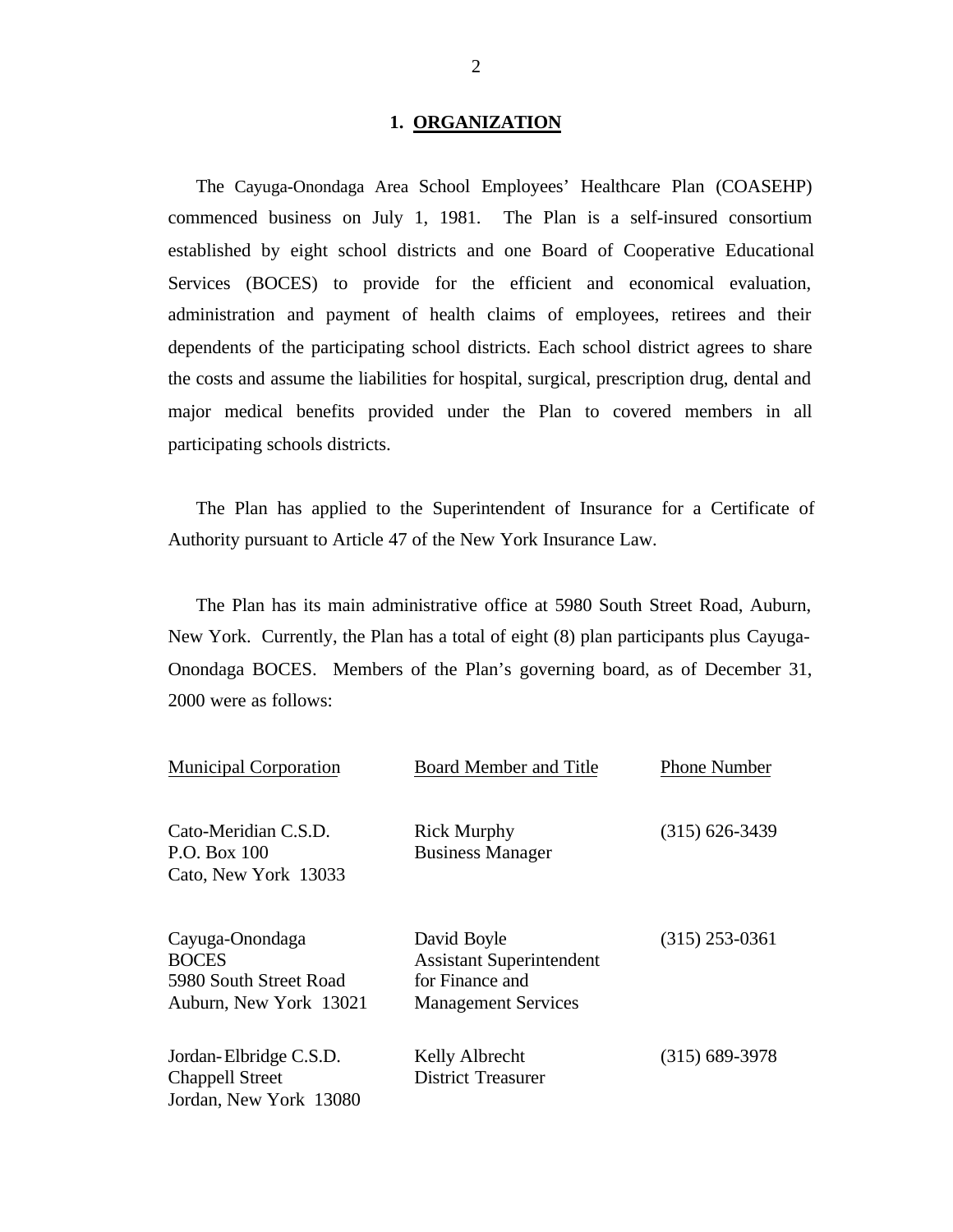| Moravia C.S.D.<br>50 South Main Street<br>Moravia, New York<br>13118               | <b>Janet Morse</b><br>Payroll Clerk                                     | $(315)$ 497-2670   |
|------------------------------------------------------------------------------------|-------------------------------------------------------------------------|--------------------|
| Port Byron C.S.D.<br>Maple Avenue<br>Port Byron, New York<br>13118                 | Gary Texido<br><b>Business Manager</b>                                  | $(315)$ 776-5728   |
| Skaneateles C.S.D.<br>49 East Elizabeth<br>Skaneateles, New York<br>13152          | Dale Bates<br><b>Assistant Superintendent</b><br>for Business & Finance | $(315)$ 685-8361   |
| Southern Cayuga C.S.D.<br>Poplar Ridge, New York<br>13139                          | Dana Russell<br><b>Business Administrator</b>                           | $(315)$ 364-8711   |
| Union Springs C.S.D.<br>27 North Cayuga Street<br>Union Springs, New York<br>13160 | <b>Stuart Mattey</b><br><b>School Business</b><br>Administrator         | $(315) 889 - 4157$ |
| Weedsport C.S.D.<br>2821 East Brutus Street<br>Weedsport, New York<br>13166        | <b>Tracey Flach</b><br><b>Business Administrator</b>                    | $(315) 834 - 6637$ |

The above school districts cover the geographic areas of Cayuga and Onondaga [Counties.of](https://Counties.of) New York State. The Plan's enrollment of members as of December 31, 2000 was 5,016.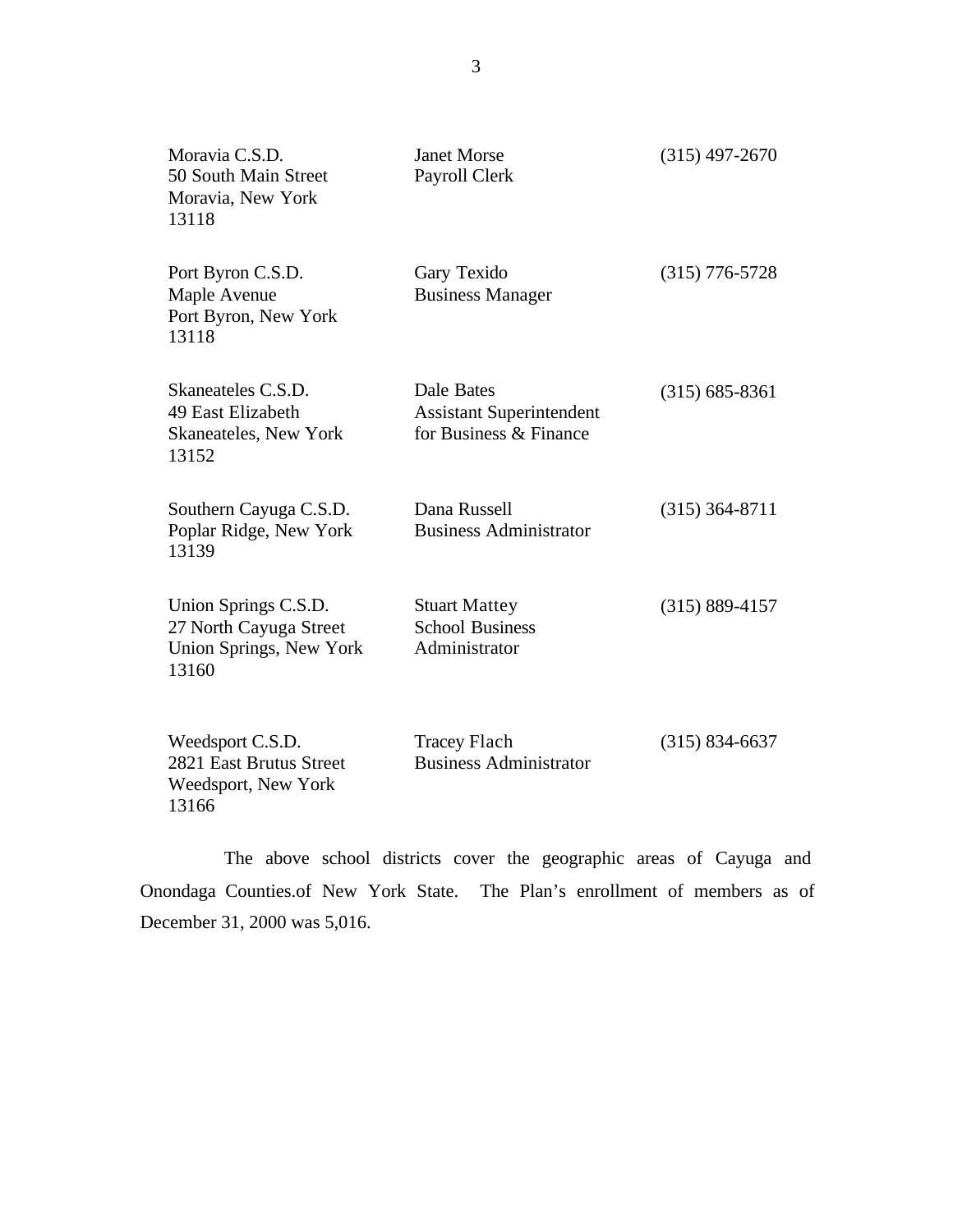The officers of the Plan as of December 31, 2000 were as follows:

Chairman: David Boyle (CFO) Vice Chairperson: Dale Bates<br>Treasurer: Beverly Bu Treasurer: Beverly Burns<br>
Plan Manager: Christen A. Bod Orville A. Boden, Jr. Secretary: Anne Marie Ferguson

The Board of Governors has designated David Boyle the Attorney-in-Fact and custodian for all Plan reports, records, and statements.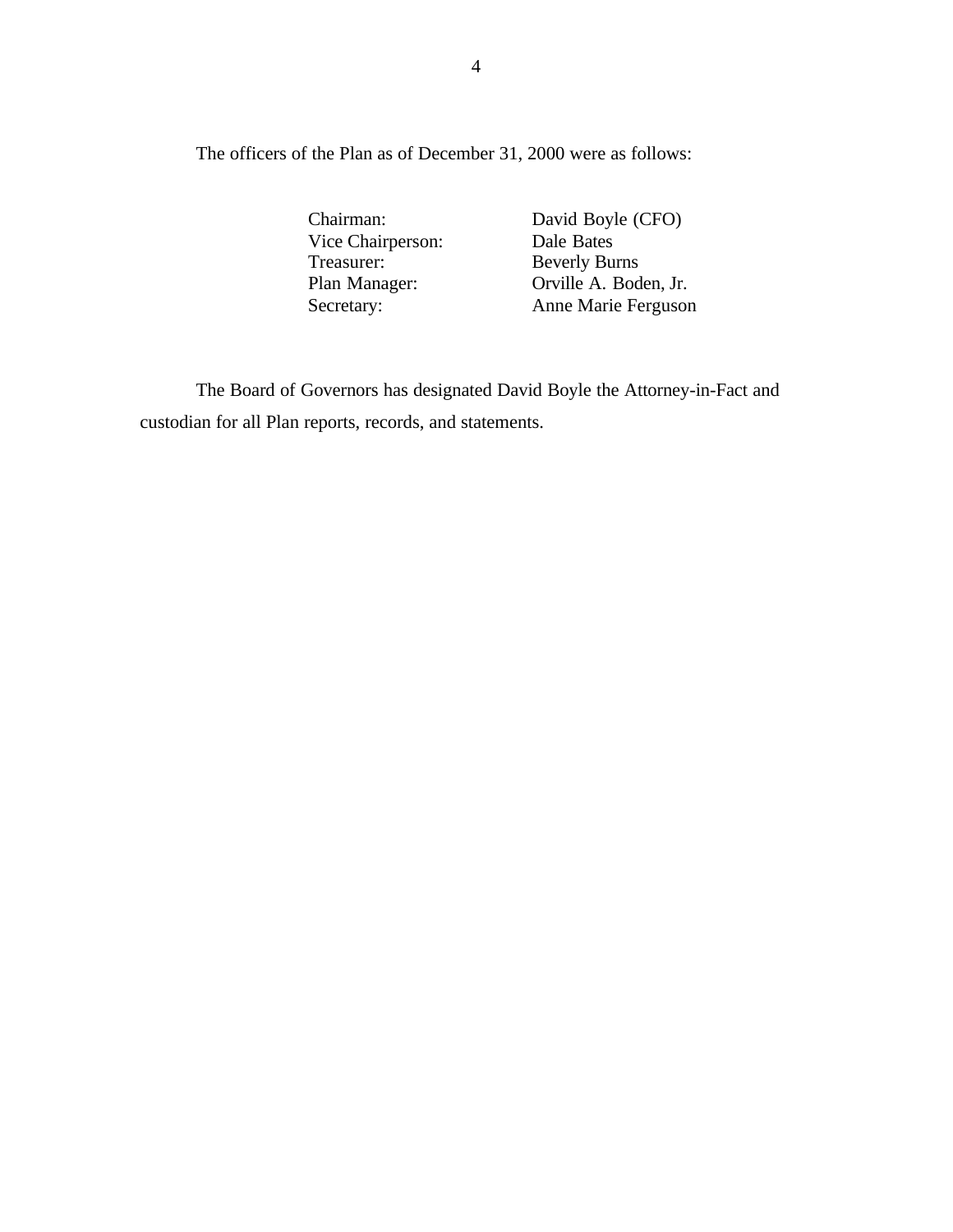## **2. SCOPE OF EXAMINATION**

<span id="page-6-0"></span>The examination was conducted at the Plan's office located at 5980 South Street Road, Auburn, New York.

The examination comprised a verification of the assets and liabilities of the Plan as of December 31, 2000. A review was also made of the following items:

Plan Documents Financial Documents Service Provider Contracts Board of Directors' meeting minutes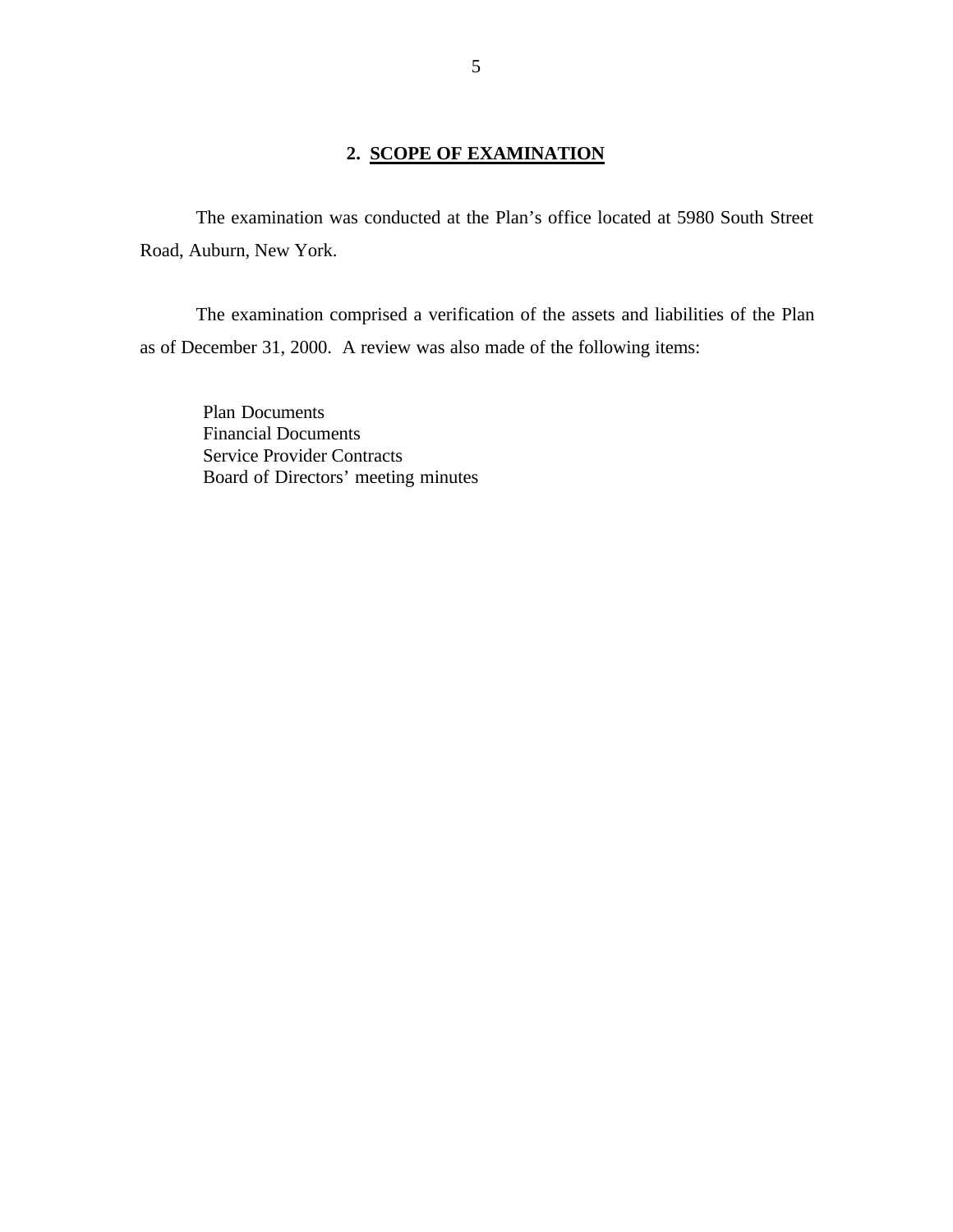### **3. REINSURANCE**

<span id="page-7-0"></span>The Plan does not assume any reinsurance.

 At December 31, 2000, the Plan had the following reinsurance program for eligible benefits under terms of the Plan Agreement in effect with an authorized reinsurer.

Type Limits Excess of loss one layer 100% of \$1,000,000 excess of \$200,000 of loss per contract holder, per contract year

Aggregate excess of loss \$1,000,000 excess of 125% of expected benefits (\$12,998,648) for the current contract period.

The two stop loss agreements in effect at December 31, 2000 did not include the wording prescribed by Section 1308(a)(2)(A)(i) of the New York Insurance Law.

Section  $1308(a)(2)(A)(I)$  states in part as follows:

"the reinsurance shall be payable by the assuming insurer on the basis of the liability of the ceding insurer under the contracts reinsured without diminution because of the insolvency of the ceding insurer,…"

It is recommended that the Plan amend it's stop loss contracts to include the wording prescribed by Section 1308(a)(2)(A)(i) of the New York Insurance Law.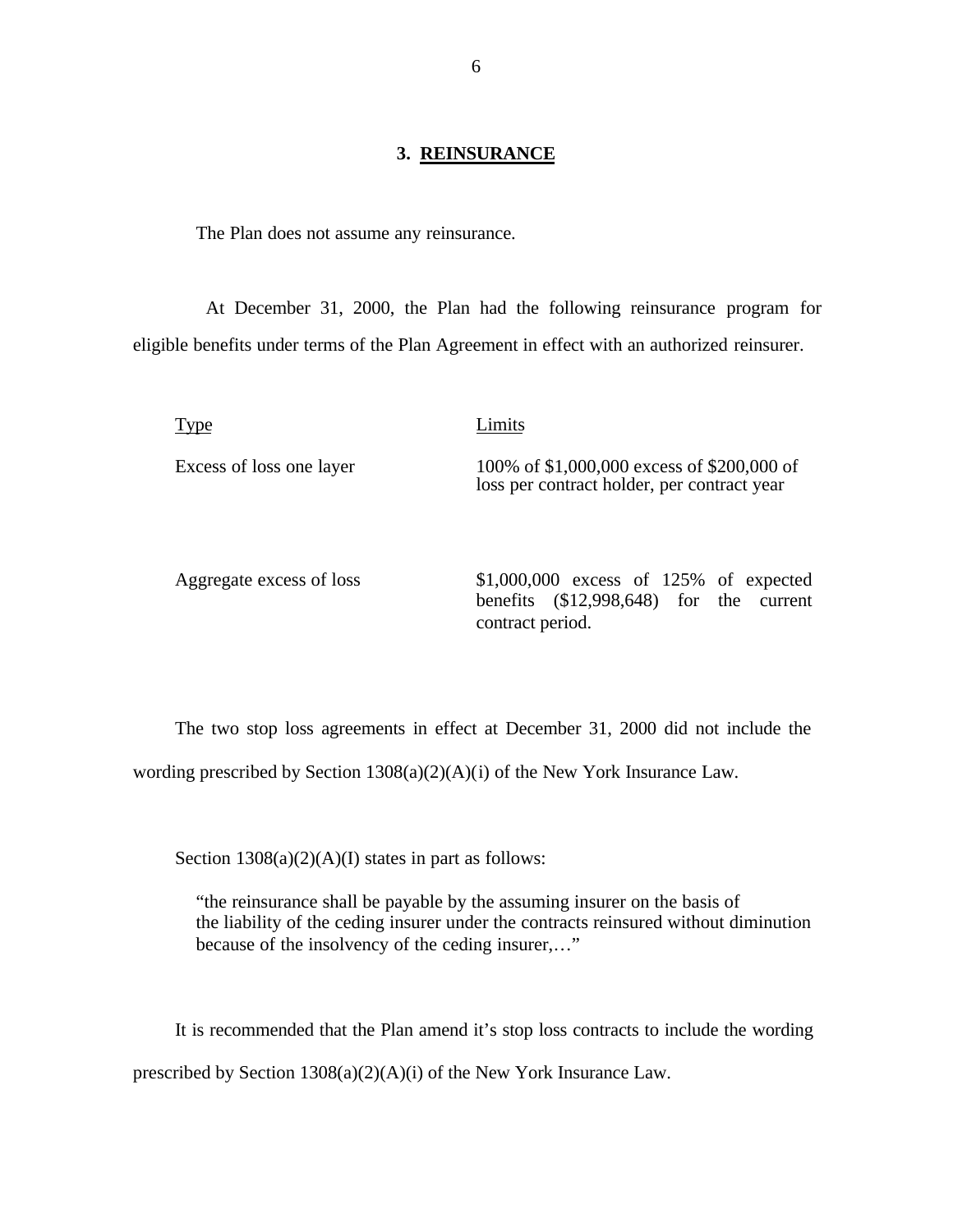# **3. BALANCE SHEET**

The following balance sheet sets forth the Plan's financial condition as of December 31, 2000 as determined by this examination.

| Assets                                    | Plan                       | Examination                | Net Worth<br>Increase<br>(Decrease) |
|-------------------------------------------|----------------------------|----------------------------|-------------------------------------|
| Cash and cash equivalents                 | \$3,484,771                | \$3,571,044                | \$<br>86,273                        |
| <b>Total assets</b>                       | \$3,484,771                | \$3,571,044                | \$<br>86,273                        |
| Liabilities                               |                            |                            |                                     |
| Accounts payable<br>Claims Payable        | \$<br>103,265<br>2,233,670 | $$189,538$ \$<br>2,233,670 | (86,273)<br>0                       |
| <b>Total liabilities</b>                  | \$2,336,935                | $$2,423,208$ \$            | (86,273)                            |
| Net worth                                 |                            |                            |                                     |
| Contingency reserves<br>Retained earnings | \$<br>499,283<br>648,553   | \$499,283<br>648,553       | \$<br>0<br>$\boldsymbol{0}$         |
| Total net worth                           | \$1,147,836                | \$1,147,836                | \$<br>$\overline{0}$                |
| Total liabilities and net worth           | \$3,484,771                | <u>\$3,571,044</u>         | \$<br>86,273                        |

As of December 31, 2000, the Plan maintained checking and savings accounts as well as certificates of deposit with Cayuga Bank, 115 Genesee St., Auburn, New York.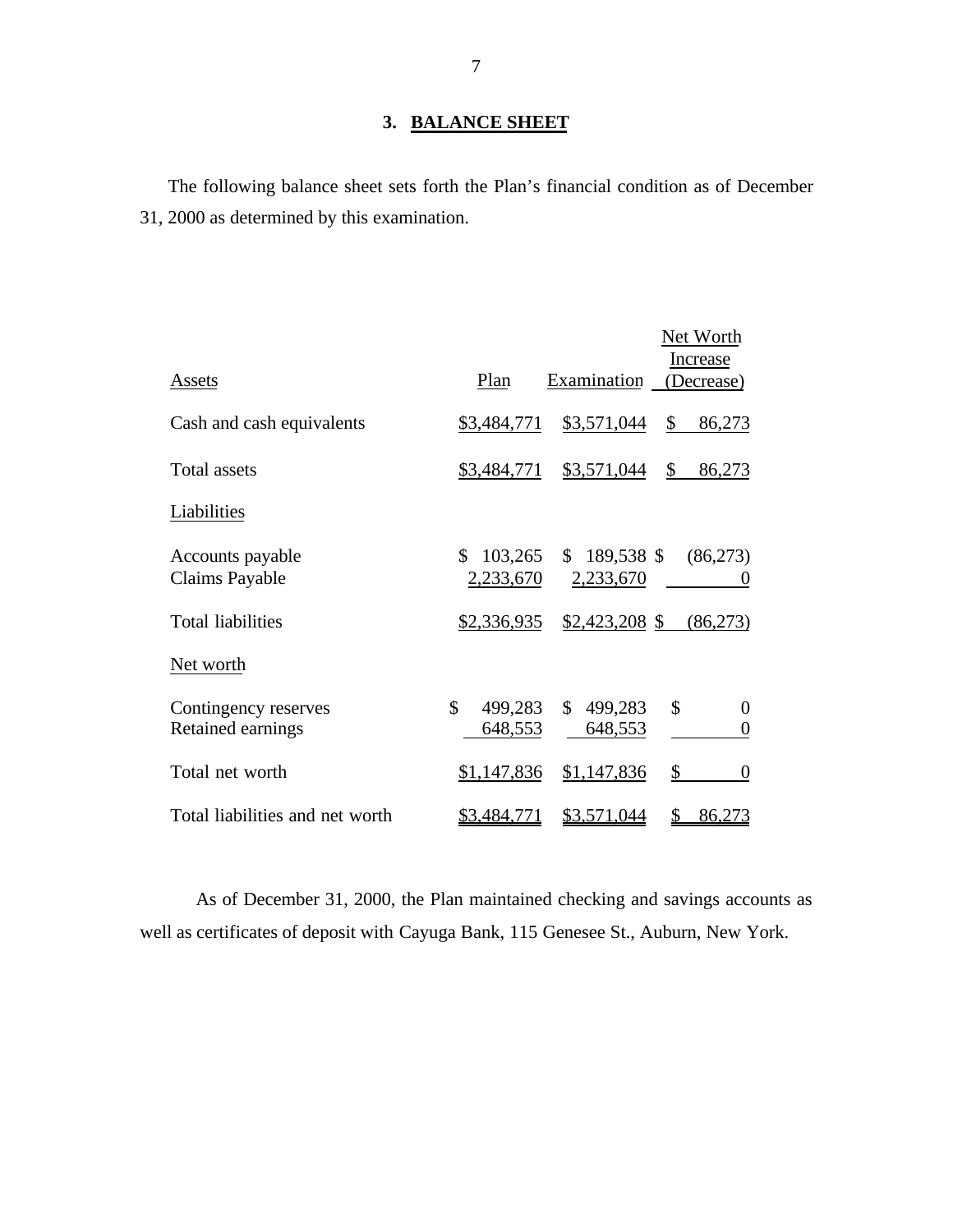### **4. CASH AND CASH EQUIVALENTS**

<span id="page-9-0"></span>The examination balance for the above captioned asset of \$3,571,044 is \$86,273 greater than the \$3,484,771 reported by the Plan in its December 31, 2000 quarterly statement. A review of the cash accounts indicated that the Plan only reported the portion of its cash balances pertaining to the hospital, medical and drug lines of business. It did not report its cash balances relative to Administrative Services Only (ASO) dental revenue which was collected on behalf of a third party administrator and miscellaneous premiums collected relative to life insurance premium payments which were subsequently remitted to a life insurer.

It is recommended that the Plan report its entire cash balance in its quarterly and annual statements to this Department.

### **5. ACCOUNTS PAYABLE**

The examination balance for the above captioned liability of \$189,538 is \$86,273 greater than the \$103,265 reported by the Plan in its December 31, 2000 quarterly statement. As discussed in Item 4, the Plan only reported the cash portion pertaining to the hospital, medical and drug lines of business. It did not report its cash balances relative to the revenues collected on behalf of a third party administrator for a dental ASO arrangement and miscellaneous premiums collected relative to life insurance premium payments which were subsequently remitted to a life insurer. Therefore, a separate liability for the dental and miscellaneous life insurance premiums collected as of December 31, 2000 and due other entities has been established.

It is recommended that the Plan report its entire accounts payable balance in its quarterly and annual statements to this Department.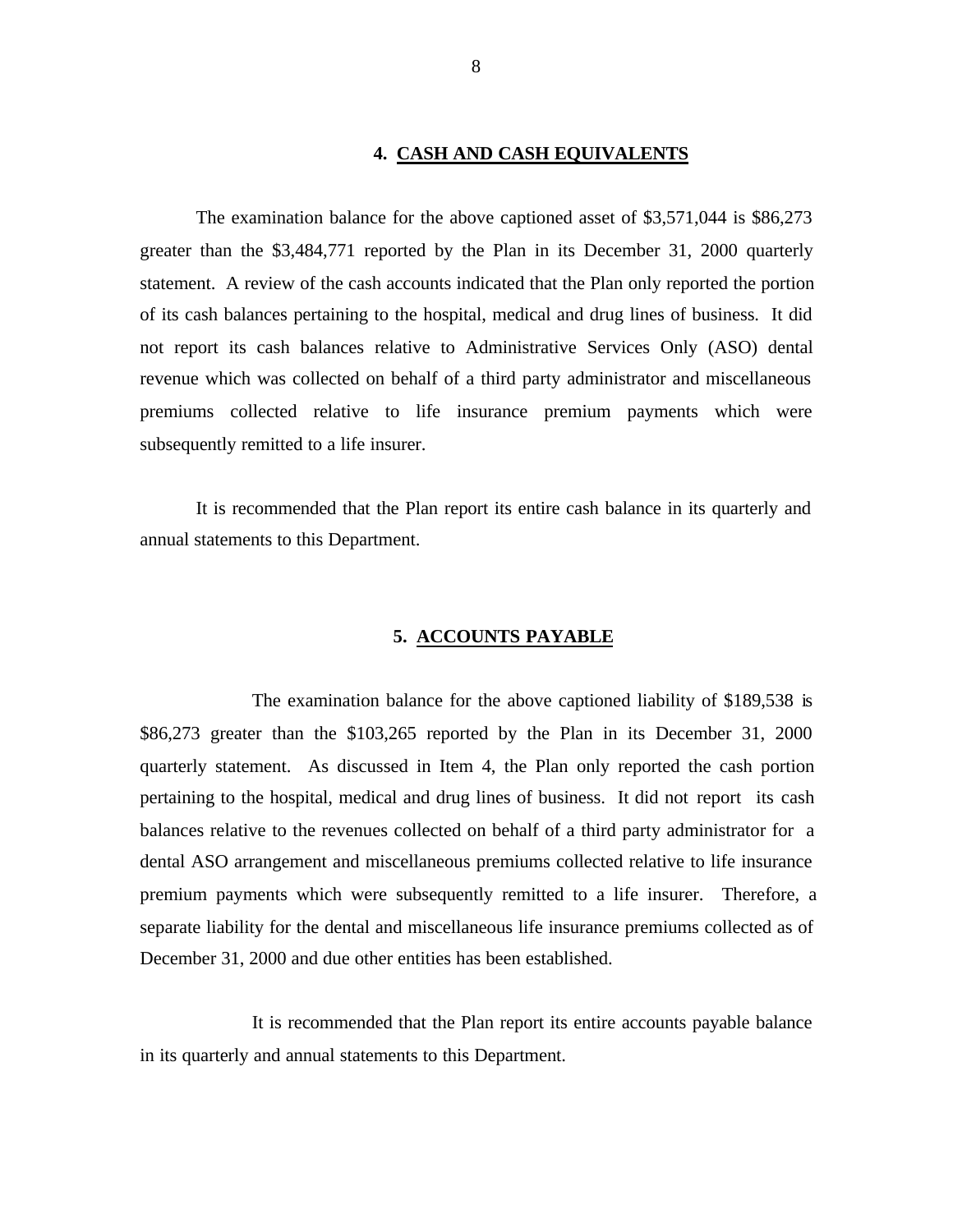# **5. SUMMARY OF COMMENTS AND RECOMMENDATIONS**

# <span id="page-10-0"></span>ITEM PAGE NO.

| A.<br>$\bullet$ | It is recommended that the Plan amend its stop loss<br>contracts to include the wording prescribed by Section<br>$1308(a)(2)(A)(i)$ of the New York Insurance Law. | 6 |
|-----------------|--------------------------------------------------------------------------------------------------------------------------------------------------------------------|---|
| B               | It is recommended that the Plan report its entire cash<br>balance in its quarterly and annual statements to this<br>Department.                                    |   |
| $C_{\cdot}$ .   | It is recommended that the Plan report its entire<br>accounts payable balance in its quarterly and annual<br>statements to this Department.                        | 8 |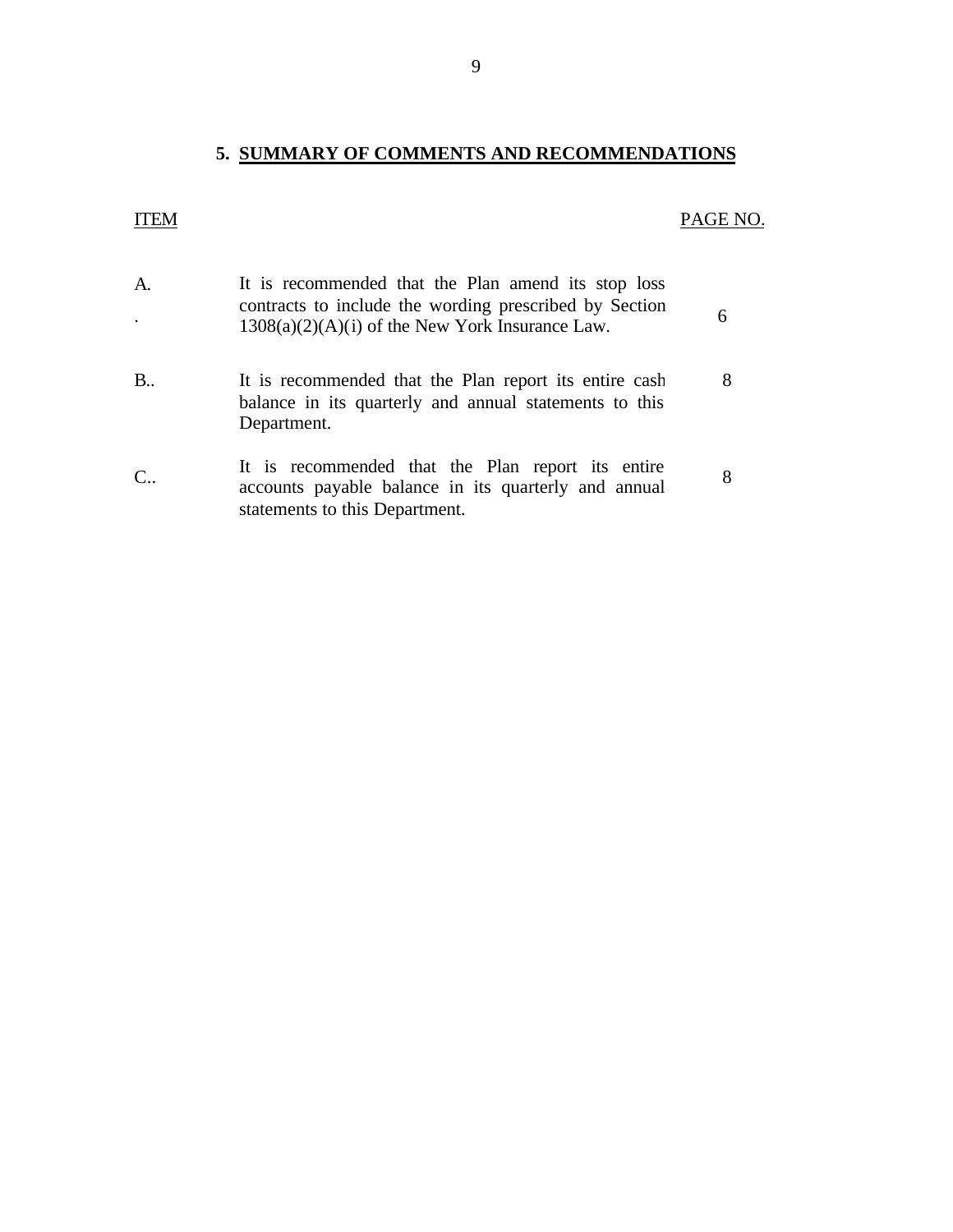Respectfully submitted,

Joseph S. Krug Associate Insurance Examiner

\_\_\_\_\_\_\_\_\_\_\_\_\_\_\_\_\_\_\_\_\_\_\_\_\_\_\_\_

STATE OF NEW YORK ) ) SS.  $\mathcal{L}$ COUNTY OF NEW YORK )

Joseph S. Krug, being duly sworn, deposes and says that the foregoing report submitted by him is true to the best of his knowledge and belief.

Joseph S. Krug

\_\_\_\_\_\_\_\_\_\_\_\_\_\_\_\_\_\_\_\_\_\_\_\_\_\_\_\_\_

Subscribed and sworn to before me

This \_\_\_\_\_ day of \_\_\_\_\_\_\_\_\_2001